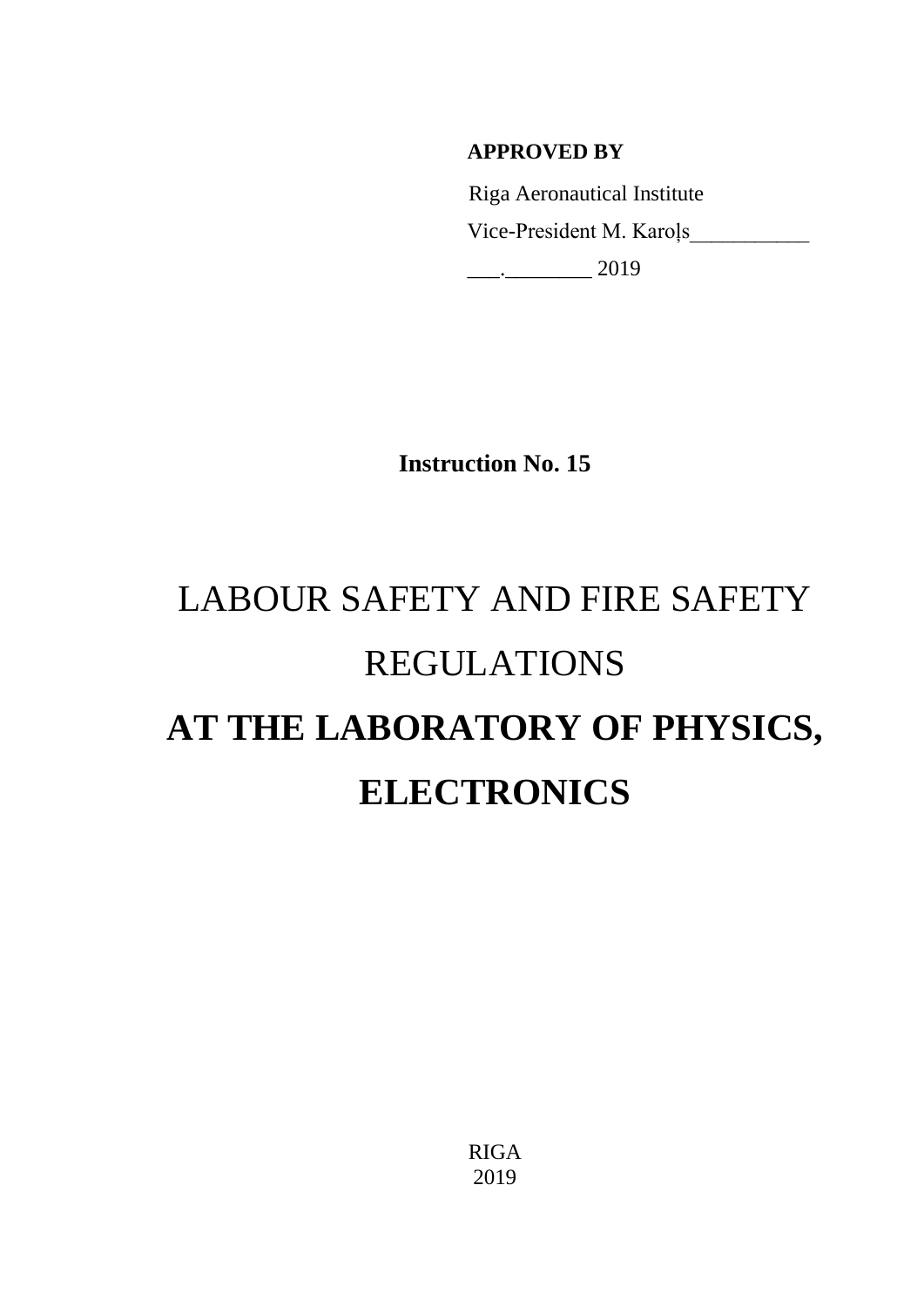## Labour Safety and Fire Safety Regulations in Performance of Laboratory Work at the RAI Laboratory of Physics, Electronics.

#### **1. General Requirements to Safety.**

1.1. The instruction lays down the procedure of taking safety measures, when performing electrotechnical laboratory works. Work with laboratory equipment is related to the possibility to be subjected to an electric shock, therefore, every student must observe the requirements of the regulations. Received electric traumas depend on the current intensity going through the body.

Alternating current sensed by a human is from 0.6 to 1.5 mA, while direct current is from 5 to 7 mA.

Freezing alternating current is from 10 to 15 mA, while direct current is from 50 to 80 mA. When current intensity is 100 mA, the heart starts fibrillating and death occurs.

- 1.2 The analysis of reasons of fires caused by electrical equipment show that they mainly occur as a result of incorrect operation or damaged electrical equipment, when its operating instructions are violated.
- 1.3 Persons not younger than 17, which have had medical checkup, have been briefed and trained to work with the equipment, are allowed to constantly work with laboratory electrical equipment.
- 1.4 Each person working with electrical equipment should know and correctly fulfil their operating instructions, safety requirements and fire safety requirements.
- 1.5 If a student has come in contact with current, the intensity of which is harmful for the body, the voltage should be disconnected immediately (packet switch on the distribution board) and first aid should be provided to the victim in such a way not to be affected by the current oneself. The accident should be reported to the work manager.
- 1.6 If the victim had a serious electric trauma and the heart had stopped, artificial respiration and emergency should be called immediately.
- 1.7 If this instruction is not observed, the guilty person should be subject to responsibility under the law.

#### **2. Labour Safety Requirements, when Starting Laboratory Work.**

2.1. Before doing any practical work, its content, course of performance and procedure should be known. The workplace should not contain any extraneous objects (notes and bags should be placed on shelves under the table).

2.2. Before mounting electric circuits the conditions of packet switches on the respective board should be checked. They should be switched off (position "0"). Handles of autotransformers should be in their extreme left position.

Terminals and insulation of mounting wires of the circuit should be in working order.

#### **3. Electrical and Fire Safety Requirements During the Performance of Works.**

- 3.1. Observation of fire safety should be constantly observed in a laboratory.
- 3.2 It is not allowed to smoke in the laboratory room and the corridor.
- 3.3 To strictly observe the work discipline, not to be distracted from the work being performed and not to disturb others.
- 3.4 When mounting or dismantling current conductors, it is allowed to hold their plastic